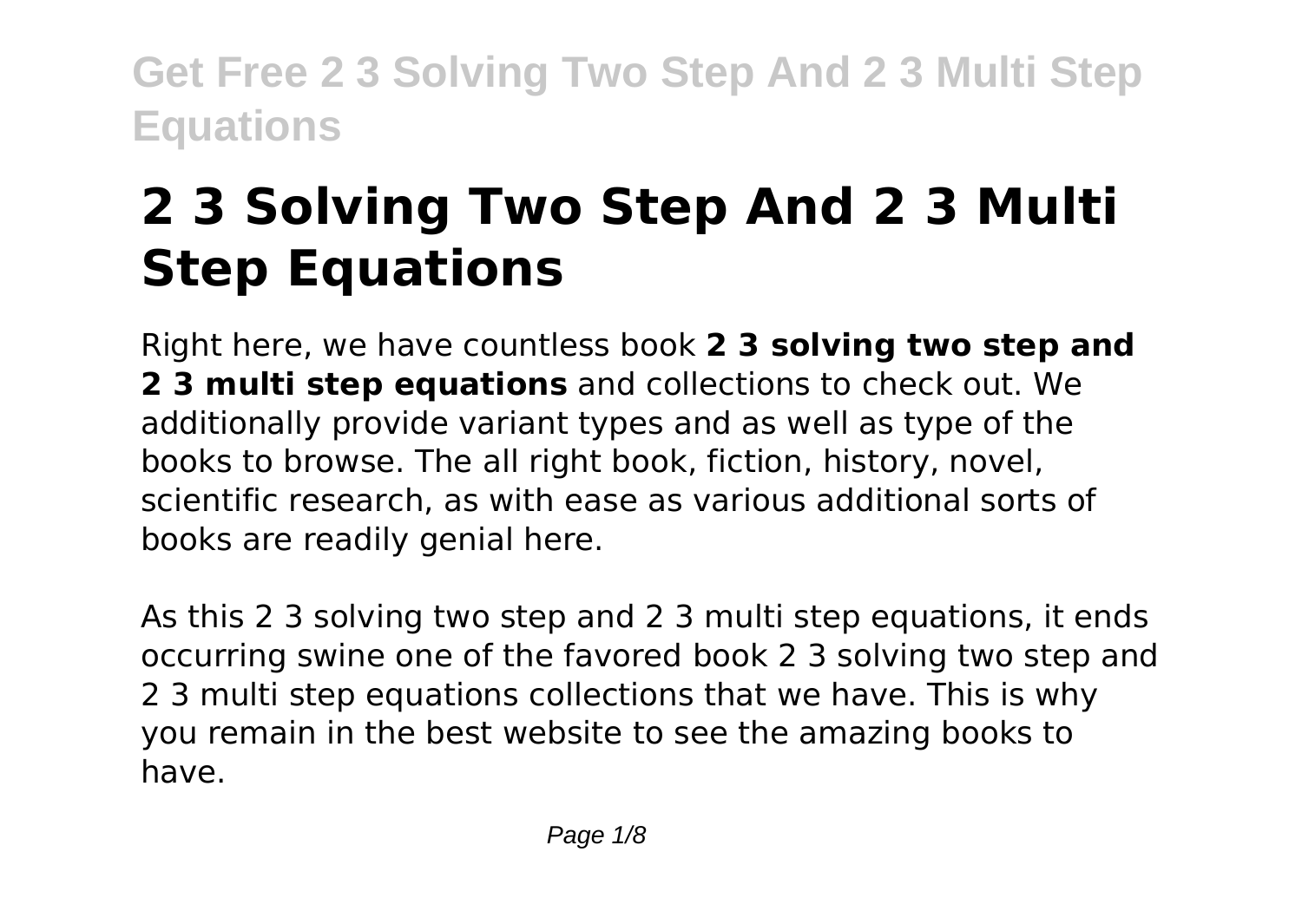If you are not a bittorrent person, you can hunt for your favorite reads at the SnipFiles that features free and legal eBooks and softwares presented or acquired by resale, master rights or PLR on their web page. You also have access to numerous screensavers for free. The categories are simple and the layout is straightforward, so it is a much easier platform to navigate.

#### **2 3 Solving Two Step**

Here's an example of multiplication as a first step and addition as a second step. There are 9 red apples. There are three times as many green apples. How many apples are there altogether? So we know we have 9 red apples and that there are 3 times as many green apples. Here's how that looks in a bar chart:  $9 \times 3 =$ 27, so there are 27 green ...

### **Solving Two-Step Multiplication Word Problems - K5 Learning** Page 2/8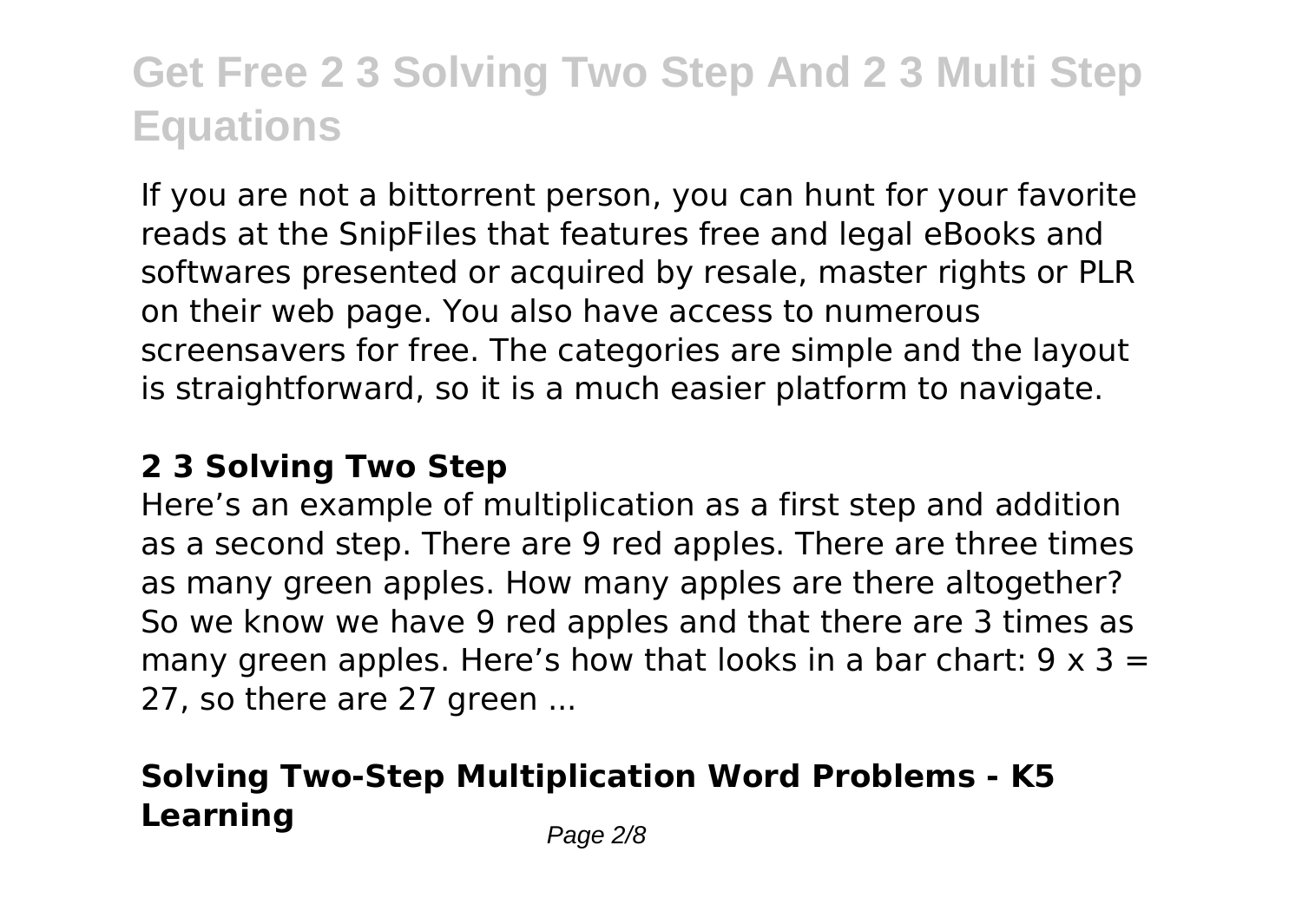Lesson: 6.2.4 - Supplement Solving Multi-Step Equations CC Standards 7.EE.B.3 Solve multi-step real-life and mathematical problems posed with positive and negative rational numbers in any form (whole numbers, fractions, and decimals), using tools strategically. Apply properties of operations to calculate with

#### **Lesson 6.2.4 Multi-Step Equations With Distributive Property**

 $3 = 2$  and  $4 - 4t \ge 0$ , that is,  $t \le 4$  4 = 1. Therefore, the largest value for t that maintains a feasible solution is  $t = 1$ . When  $t = 1$ . the new solution becomes  $x1 = 3$ ,  $x2 = 0$ ,  $x3 = 0$ ,  $x4 = 1$ , which has an associated value of  $z = 21$  in the objective function. Note that, in the new solution, x4 has a positive value and x2 has become zero ...

#### **Solving Linear Programs 2 - MIT**

Hone your skills in solving  $two\text{-}step$  equations because it will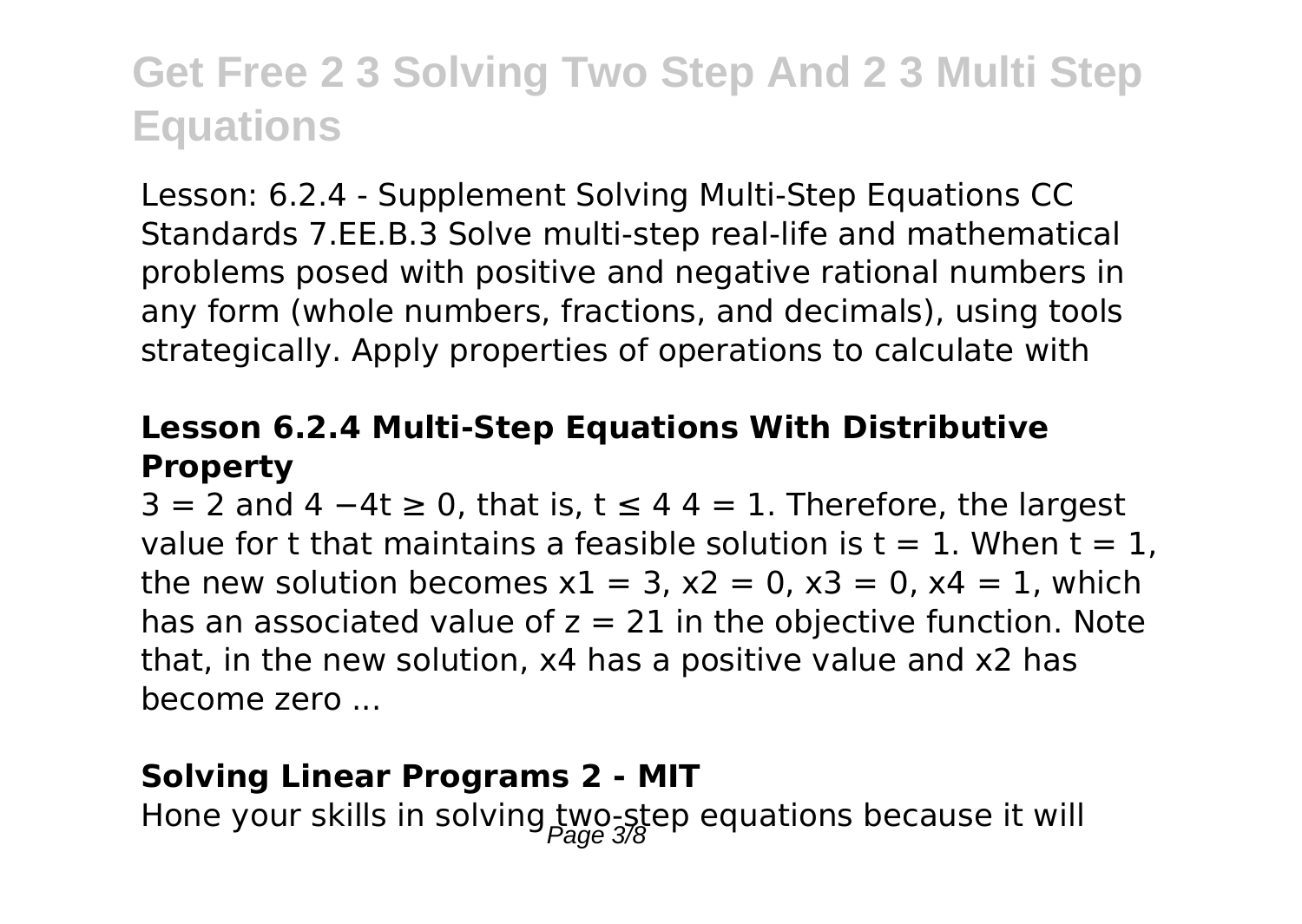serve as your foundation when solving multi-step equations. I prepared eight (8) two-step equations problems with complete solutions to get you rolling. My advice is for you to solve them by hand using a pencil or pen and paper. Believe me, you get the most benefit from this ...

#### **Two-Step Equations Practice Problems with Answers - ChiliMath**

Notice that in order to get x on the left hand side by itself,  $(x = 1)$ we need to remove the 3 and the 2. Therefore, this equation will involve two separate steps. Remember that you must use the opposite mathematical operation in order to remove a number from one side of an equation. There's one rule to remember when solving two-step equations:

#### **Solving Two-Step Algebra Equations**

 $3 + 2n - 3 = 17 - 3 *$  subtract 3 from both sides of the equation.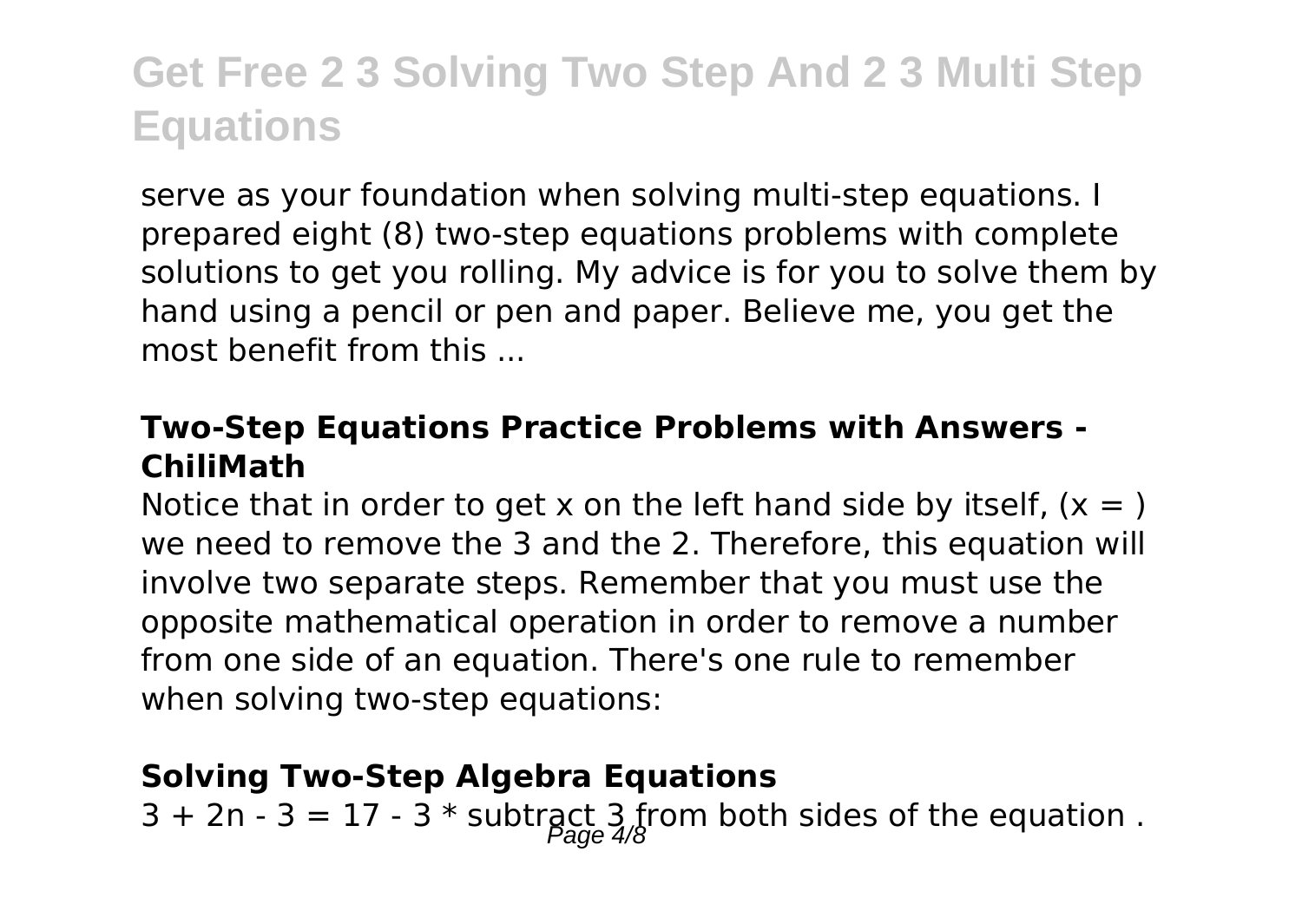$2n = 14$ . 2 14 2 2 = n  $*$  divide both sides of the equation by 2 n  $= 7$ . The number is seven. Example 2: Translate "a number decreased by eight equals twelve" into an equation and solve. Step 1: Assign a variable to the unknown quantity. Let the unknown number  $= x$ . Step 2 ...

#### **Translating Sentences into Equations and Solving**

Two-step inequality word problem: R&B Our mission is to provide a free, world-class education to anyone, anywhere. Khan Academy is a 501(c)(3) nonprofit organization.

### **Two-step inequality word problems (practice) | Khan Academy**

Typical solution graph for the Example 2 DE:  $'$ theta(t)=root(3)(-3cos(t+0.2)+6) $'$ . Solving a differential equation From the above examples, we can see that solving a DE means finding an equation with no derivatives that satisfies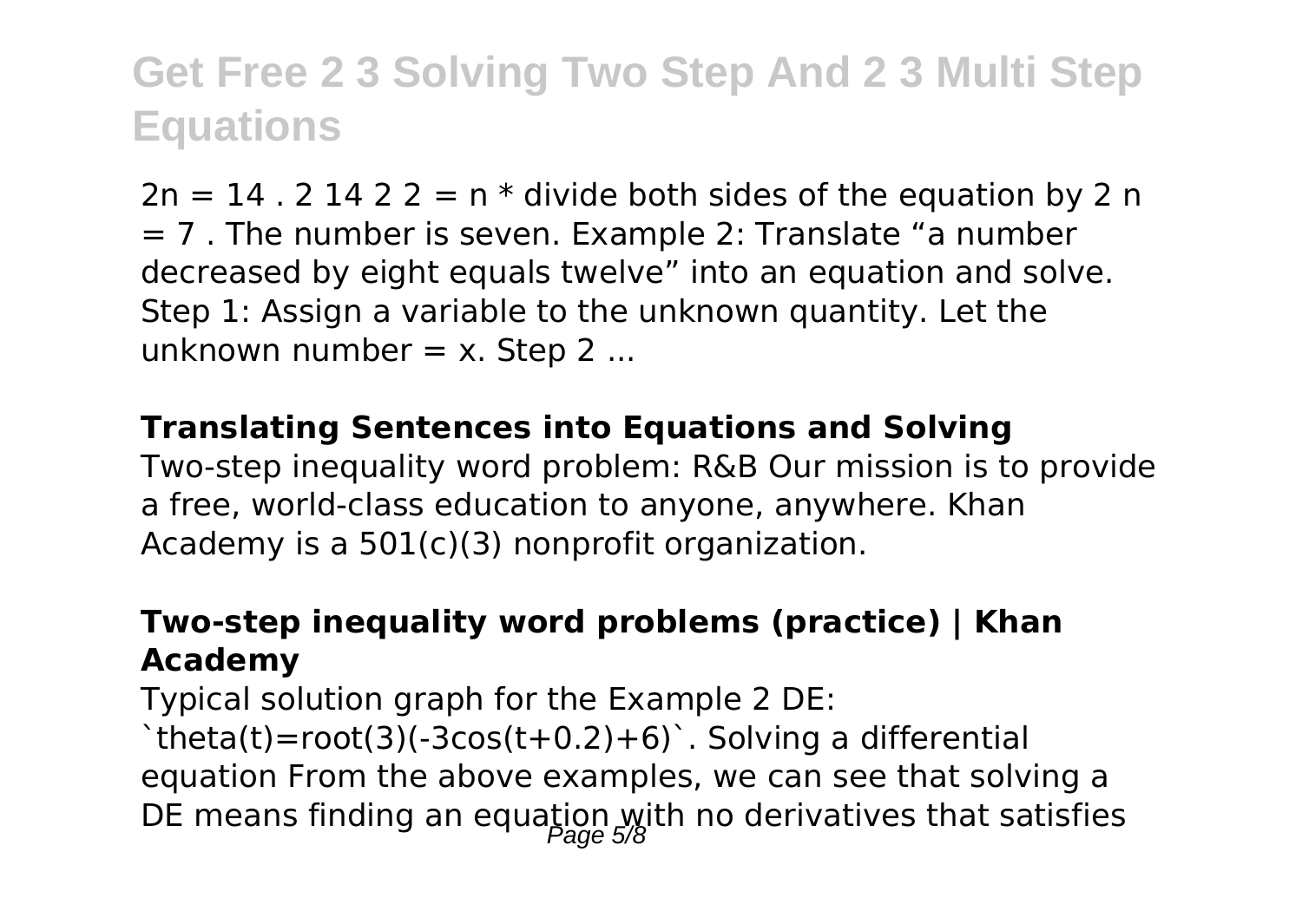the given DE.

### **1. Solving Differential Equations (DEs) - intmath.com**

According to the question, two sets of people think in two different ways about a controversial issue. You have to present arguments to support both views. Then, you should also weigh in on the matter and express your personal views. Problem and solution. WRITING TASK 2. You should spend around 40 minutes on this task. Write about the following ...

### **IELTS Essay Format: Solving Writing Task 2 Easily pteielts.com**

Use this set of maths challenge cards to reinforce your teaching on multiplication and test your students' knowledge. & nbsp; Great as an opening or finishing activity, this resource is also an ideal revision activity that pupils can use in pairs at school or at home with their parents. & nbsp; While answering the questions, they'll